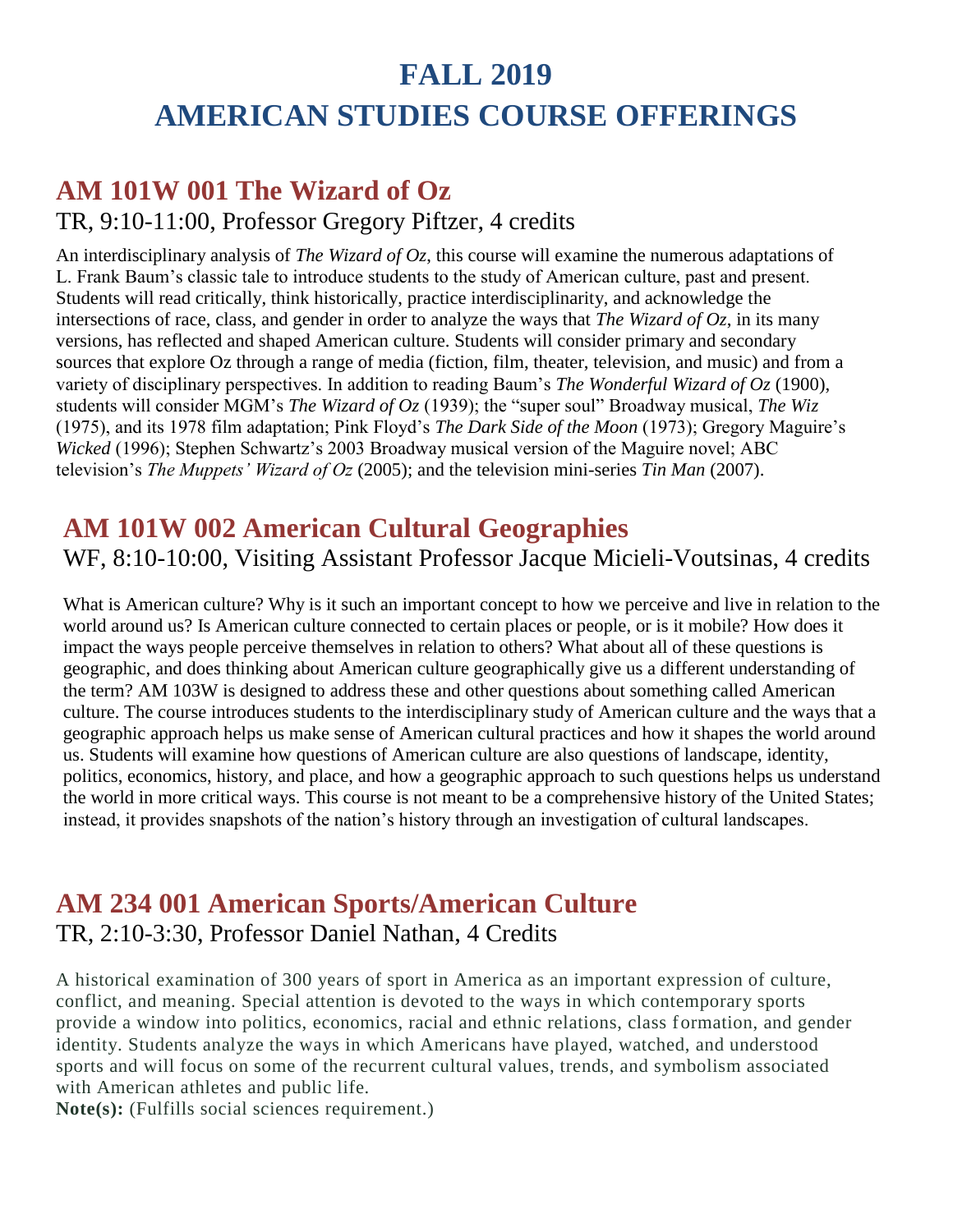### **AM 261 C American Orientalism** TR, 11:00-12:30, Visiting Assistant Professor Jacque Micieli-Voutsinas, 3 credits

Interdisciplinary examinations of critical themes in the development of American culture and American life. **Note(s):** May be repeated for credit with focus on a different theme.

#### **AM 261D 001 American Horror Fiction-Multiple Media** W, 6:00-9:00, Professor Aaron Pedinotti, 4 credits

This course explores the subgenres and modalities of American horror fiction in multiple media, including print, film, television, videogames, graphic novels and virtual reality. Its goals are four in number: 1) to introduce students to the formal characteristics of various horror subgenres, including American Gothic, ghost stories, pulp horror, weird fiction, sci-fi horror, body horror, post-apocalyptic horror, slasher films, splatterpunk, and the horror of the anthropocene; 2) to investigate the ways in which the texts of horror are refracted and inflected by the specific mediums in which they are presented; 3) to explore theoretical takes on how the classic aesthetic motifs of horror fiction—including the terror/ horror schism, Gothic sublimity, and cosmic pessimism—are refracted through specifically American texts and contexts; and 4) to relate the genres and texts that are studied in the course to major issues in American history and society, including racial and gendered oppression, economic exploitation, settler colonialism, genocide, imperialism, militarism and other forms of social violence. Specific authors studied in the course will include Nathaniel Hawthorne, Edgar Allen Poe, H.P. Lovecraft, Clark Ashton Smith, Shirley Jackson, Richard Matheson, Stephen King, Kathe Koje, Octavia Butler, Scott Snyder and Jeff VanderMeer. (Some of the works by latter authors will be full novels, but several will be short stories.) Films and television screenings will include Rod Sterling's *The Twilight* Zone, Alfred Hitchcock's *Psycho*, Stanley Kubrick's *The Shining,* David Cronenberg's *Rabid*, Matt Reeves' *Let Me In*, David Mitchell's *It Follows,* Jordan Peele's *Get Out*, Alex Garland's *Annihilation*, Season 2 of SYFY's *Channel Zero*, and Jen and Sylvia Soska's remake of David Cronenberg's *Rabid.* Some experiential engagement with horrorthemed videogames and VR experiences will also be a part of the curriculum. Some accommodations will be made for anxiety responses, but students are advised that this course is not for the squeamish or faint of heart…

### **AM 322 001 Global Perspectives of the United States** WF, 10:10-11:30, Professor Daniel Nathan, 4 credits

Assesses and puts in historical context global perspectives on and representations of the U.S., its citizens and culture. Employing an interdisciplinary methodology, student will consider how the U.S. appeared to Europeans in the eighteenth century and how others since then have made sense of this country, with an emphasis on the twentieth century and the post-9/11 cultural moment. Students will examine themes including the preferred national narrative of the U.S. as a place of freedom, opportunity, democracy, and multicultural pluralism; and different forms of anti-Americanism.

**Note(s):** 300-level courses in American Studies are not ordinarily open to first-year students except by permission of the instructor. (Designated a Cultural Diversity course.)